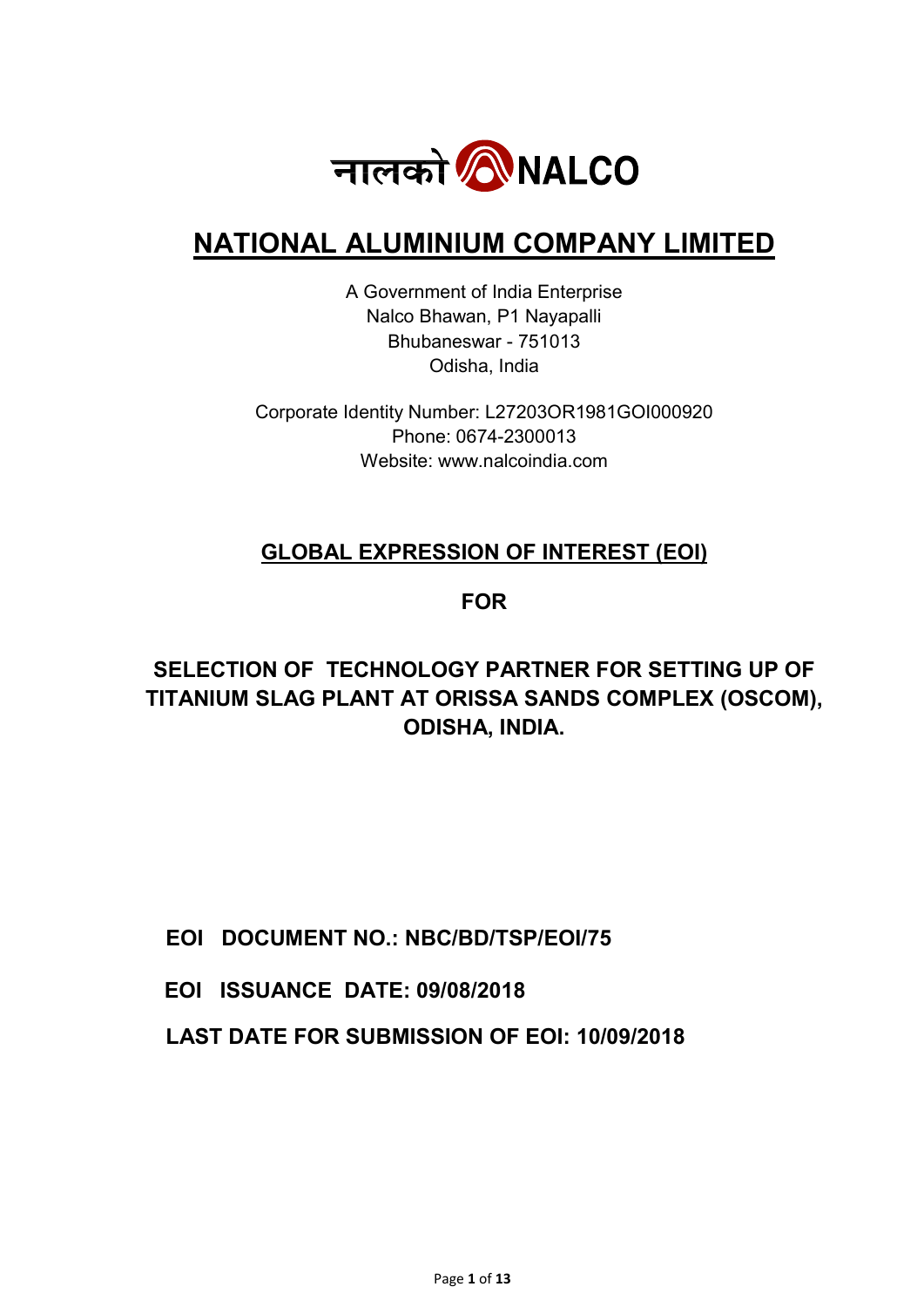## **Contents**

- 1. Background
- 2. Objective of the Expression of Interest (EOI)
- 3. About the Titania Slag Project.
- 4. Invitation of EOI to form a Consortium with NALCO.
- 5. Indicative scope of work for the technology partner.
- 6. Bidding Entity.
- 7. Technical Qualification criteria of bidders.
- 8. Submission of documents.
- 9. Additional Information.
- 10. Instruction on preparation / submission of EOI
- 11. General Terms and Conditions.
- 12. Request for status update/contacting Nalco
- 13. Ownership of Bid documents and information therein.
- 14. No contractual obligation
- 15. Disclaimer.
- 16. Form I to Form IV and Annexure-1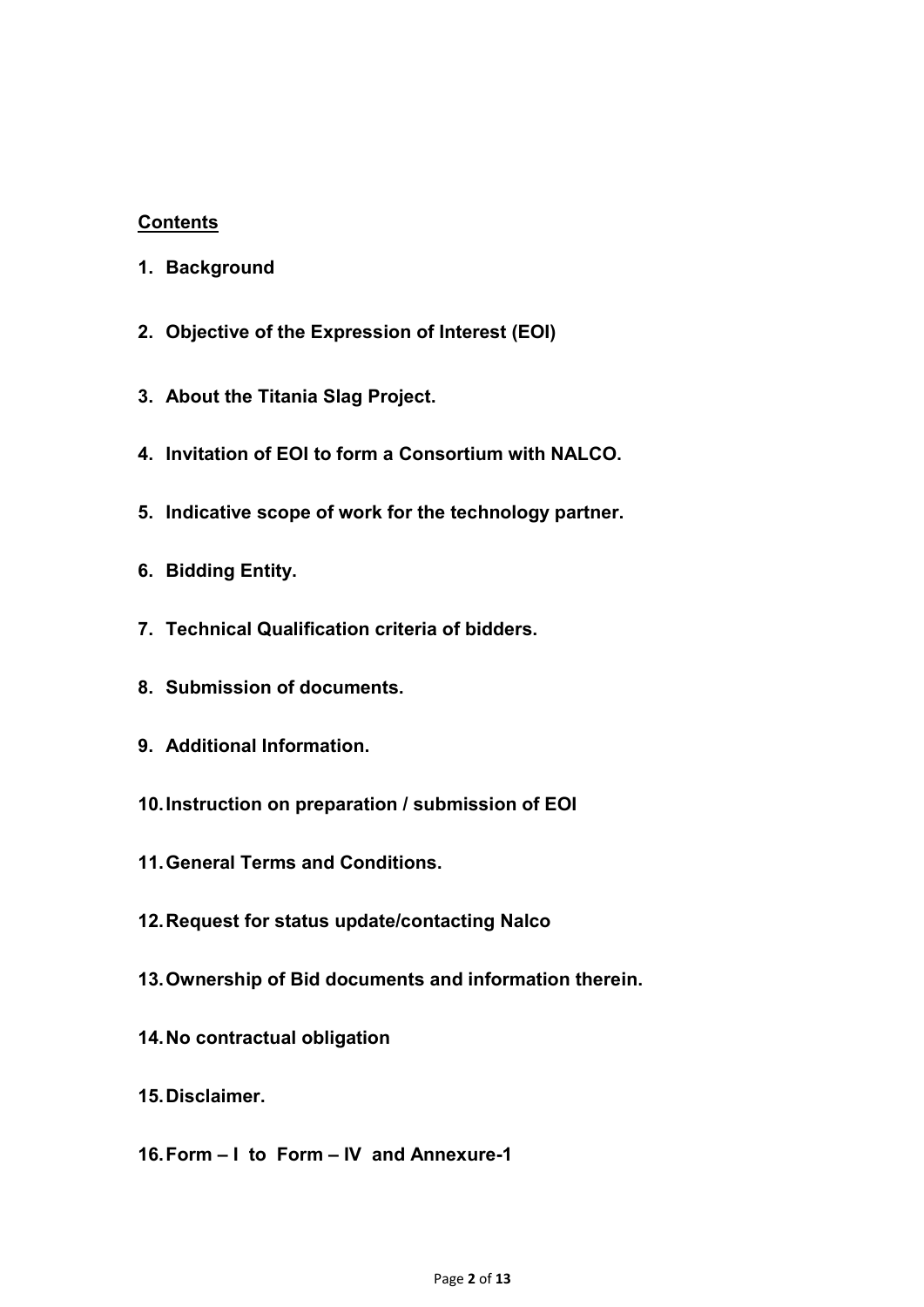### 1. BACKGROUND:

- 1.1. BRIEF OF NALCO: National Aluminum Company Limited (here in after referred to as NALCO) is a Navratna CPSE under Ministry of Mines, Govt. of India. The Company is having integrated and diversified operations in mining, metal and power. It is one of the largest integrated Bauxite-Alumina- Aluminium-Power Complex in the Country with sales turnover of Rs 9377 crore in financial year 2017-18.
- 1.2. The company has a 68.25 lakh TPA Bauxite Mine & 22.75 lakh TPA Alumina Refinery located at Damanjodi in Koraput dist. of Odisha, and 4.60 lakh TPA Aluminium Smelter & 1200 MW Capacity Power Plant located at Angul, Odisha. NALCO as part of green energy initiative have established 198 MW Wind Power Plants in different states of India.
- 1.3. NALCO has formed a JV Company to set up 2.7 LTPA Caustic Soda Plant and 100 MW CPP at Dahej in Gujarat. NALCO has bulk shipment facilities at Vizag port for export of Alumina/Aluminium and import of raw materials.
- 1.4. BRIEF OF IREL: Indian Rare Earths Limited (IREL), a Mini-Ratna Category-I company, is a public sector enterprise of the Government of India under the administrative control of the Department of Atomic Energy.

#### 2. OBJECTIVE OF THE EXPRESSION OF INTREST (EOI) :

- 2.1 IREL intends to set up a 1, 00,000 TPA Titania Slag Plant for processing Ilmenite produced at OSCOM plant located at Chatrapur, Ganjam District, Odisha. IREL had issued a Request for Proposal (RFP) for selection of agency for setting up of Titanium Slag Plant to process Ilmenite produced at OSCOM, Odisha on Build, Own, and Operate (BOO) basis.
- 2.2 NALCO intends to explore prospective Technology partners having required qualification, expertise ,experience, resources and interest to team up with NALCO as a consortium and participate in the RFP issued by IREL for selection of agency for setting up 1,00,000 TPA Titania Slag facility on BOO basis.
- 2.3 Therefore NALCO invites this Global EOI from interested bidders for shortlisting of qualified and experienced Technology partners to set up a Titania Slag Plant at Chatrapur, Ganjam District, Odisha, using Ilmenite produced at OSCOM plant of IREL, by participating in the RFP process as mentioned above.
- 2.4 Interested bidder may furnish their EOI with an approach paper and all other necessary documents in sealed envelope along with a covering letter duly signed by an authorized signatory in conformity with the details provided in this document.

| 1. | EOI Notice No.                                                         |    | NBC/BD/TSP/EOI/75 Dated 08/08/2018                                                                                         |
|----|------------------------------------------------------------------------|----|----------------------------------------------------------------------------------------------------------------------------|
| 2. | Type of EOI                                                            |    | Global-Open                                                                                                                |
| 3. | Name of Work                                                           | ÷. | To be a Technology partner of NALCO for<br>setting up 1,00,000 tpa Titania Slag Plant on Built<br>Own Operate (BOO) basis. |
|    | 4. Location of Work                                                    |    | : In and around Orissa Sands Complex, Chatrapur,<br>Ganjam District, Odisha, India                                         |
| 5. | <b>EOI Documents issue/download start</b><br>date & time from website. | ۰. | 09/08/2018 at 1030 Hrs                                                                                                     |
|    | 6. Last date & time of submission of<br>EOI.                           |    | 10/09/2018 at 1600 Hrs                                                                                                     |
|    | 7. Date & time of opening of EOI                                       |    | 12/09/2018 at 1600 Hrs                                                                                                     |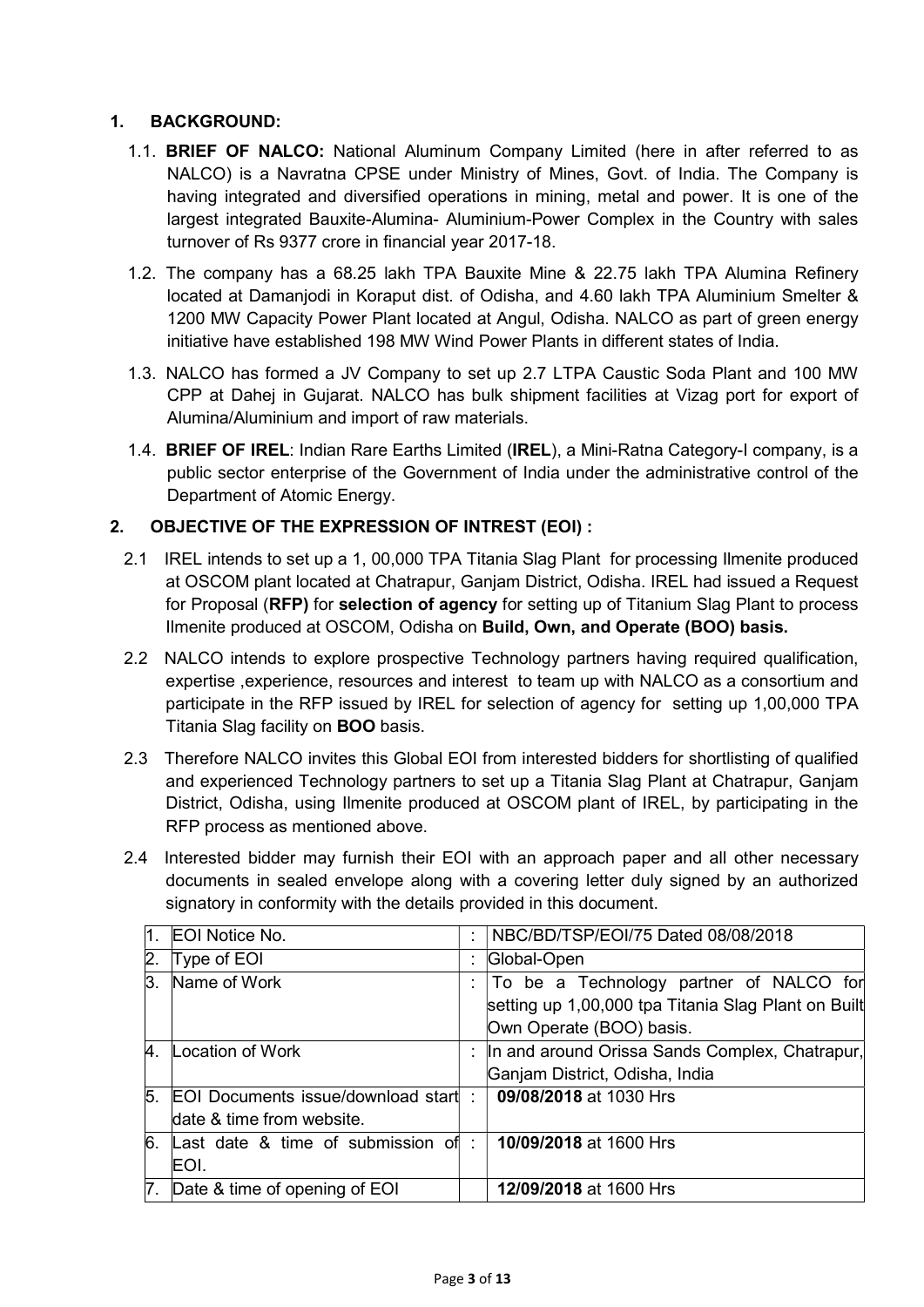| 8. | <b>EOI</b><br>Website<br>which<br>notice<br><b>on</b> | ÷ | Central Public Procurement Portal www.e-                          |
|----|-------------------------------------------------------|---|-------------------------------------------------------------------|
|    | available                                             |   | proucre.com under e-publish &                                     |
|    |                                                       |   | www.nalcoindia.com                                                |
| 9. | Address for submission of EOI                         |   | <b>Assistant General Manager (Business)</b><br>Development)       |
|    |                                                       |   | National Aluminium Company Limited<br>Nalco Bhawan, P1, Nayapalli |
|    |                                                       |   | Bhubaneswar-751013                                                |
|    |                                                       |   | Odisha, India                                                     |
|    |                                                       |   | E-mail: nagarajan.ravi@nalcoindia.co.in                           |
|    | l10.lContact Person                                   |   | N.Ravi, AGM(BD), NALCO                                            |
|    | 11. Venue & Deadline for submission of:               |   | EOI bids, complete in all respects as specified in                |
|    | EOI application                                       |   | the EOI notice and document, shall be submitted                   |
|    |                                                       |   | to NALCO at the address specified above on or                     |
|    |                                                       |   | before the specified due date & time of<br>submission.            |

## 3. ABOUT THE TITANIA SLAG PROJECT:

3.1 Capacity of proposed Titania Slag plant is 1,00,000 tpa. The plant shall be installed in two streams of production of 50,000 tonnes per annum with ore smelting furnace (AC arc furnace) in each line for sulphatable and chlorinatable slag. The plant shall produce about 40,000 tpa marketable foundry grade pig iron (FGPI).

The plant shall have provisions for gas treatment and de-dusting facilities for waste heat recovery and shall be with state of art technology. De-sulphurization & De-phosphorization facilities for metallic iron shall be considered for quality of by-product.

- 3.2 Location: The plant shall be located within OSCOM plant boundary located at Chatrapur, Ganjam District, Odisha. Due to logistics considerations it may be located adjacent to existing Mineral Separation Plant of OSCOM.
- 3.3 Raw Materials and Utilities: The proposed plant will operate based on Ilmenite produced at OSCOM plant of IREL. The Ilmenite as feed stock will be supplied by IREL.
- 3.4 **Utilities:** All necessary utilities like water, air and electricity etc. shall be arranged by the developer i.e. NALCO. As the process is power intensive, a suitable captive power plant of approximately 50 MW capacity may be installed by the developer or power may be arranged through available grid line.

#### 4. INVITATION OF EOI TO FORM A CONSORTIUM WITH NALCO:

- 4.1 NALCO invites EOI from experienced suppliers of Technology to select a Technology Partner for conversion of Ilmenite to Titanium Slag through electro-smelting process by forming a consortium with NALCO and participating in the RFP issued by IREL to set up 1,00,000 TPA Titania Slag facility on BOO basis.
- 4.2 Interested Technology suppliers meeting all the technical requirements of the Eligibility criteria shall be shortlisted for selection of Technology partner through a RFP (Request for proposal) process to be notified later.
- 4.3 The selected Technology partner shall form a consortium with NALCO by signing an appropriate Consortium Agreement with NALCO to bid and execute the Project.
- 4.4 The members of the Consortium so formed shall enter into a binding "Joint Bidding Agreement", substantially in the form specified in the IREL's RFP, for the purpose of submitting the Bid.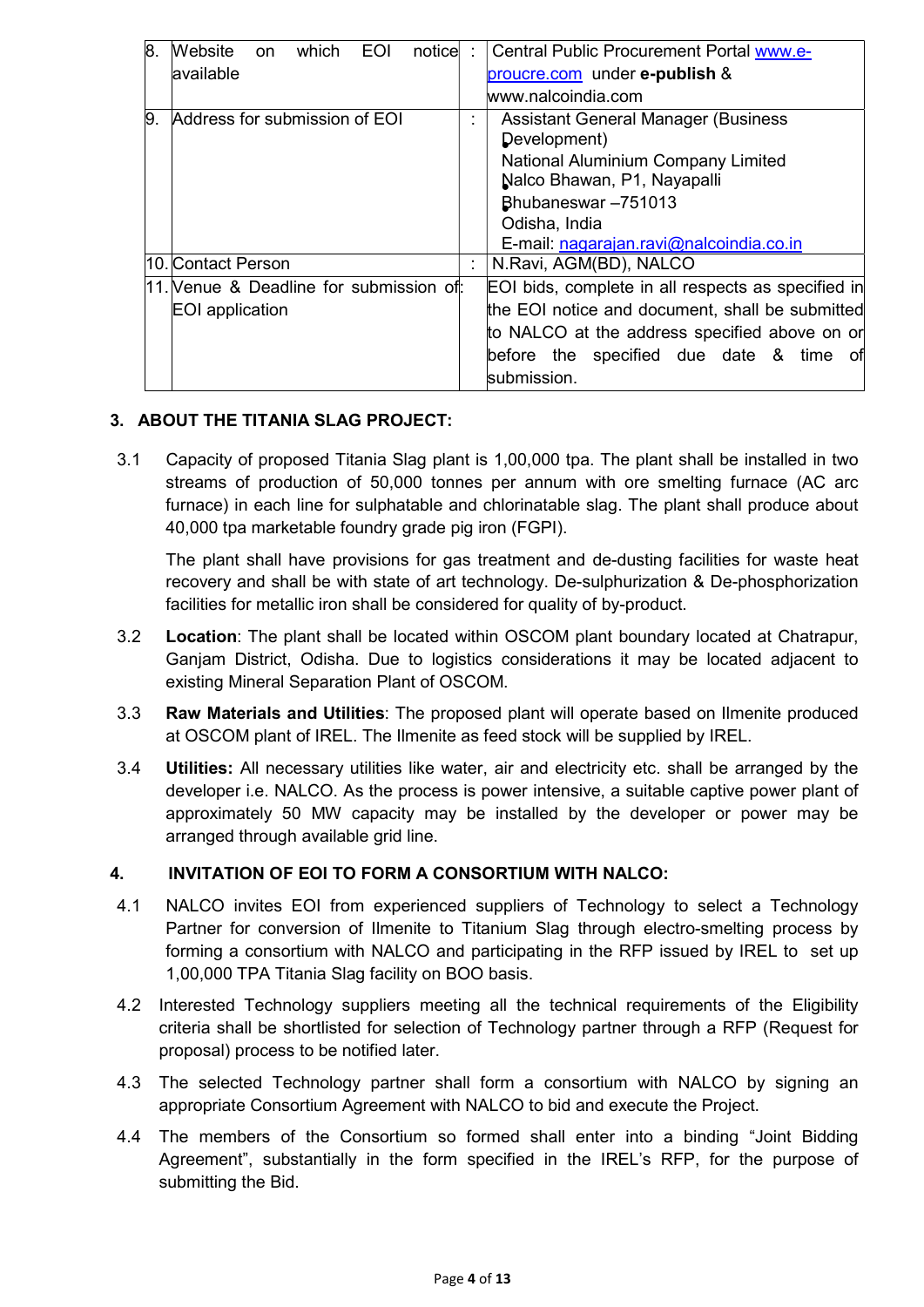- 4.5 Thus the Technology Partner will be jointly responsible and accountable for the data and information submitted in the RFP floated by IREL.
- 4.6 Subject to award of the work to the Consortium by IREL, a tripartite Project Execution Agreement shall be signed with IREL before execution of the project.

#### 5. INDICATIVE SCOPE OF WORK FOR THE TECHNOLOGY PARTNER:

#### A. Before and during submission of bid against RFP by IREL:

- 5.1 The selected Technology Partner (hereinafter referred as "Bidder") and NALCO shall jointly prepare and submit the bid against the RFP floated by IREL. If required, the bidder may have to fully associate with NALCO for this purpose.
- 5.2 The bidder shall prepare a Detailed Project Report (DPR) of the project based on the RFP terms and conditions and provide all technical data, project financial analysis and other necessary information for submitting the bid and for taking investment decision by NALCO.
- 5.3 Based on the DPR, the Bidder will provide basic data on the proposed process, equipment list, volume of work, specific consumption figures, indicative CAPEX and OPEX, project financials indicators etc. and work out the conversion cost.
- 5.4 The bidder need to indicate the CAPEX and OPEX at  $\pm$  15% accuracy for the proposed facility on the basis of detailed analysis of Ilmenite as mentioned in Annexure-1.
- 5.5 The bidders are to include the optimal requirement of land for plant & auxiliary equipment and for storage of environmentally stable waste residue.

#### B. In case of award of contract by IREL:

- 5.6 The selected Technology partner shall be responsible for providing the Technology for the Plant, provide extensive process guarantees, basic & detailed engineering, including flow sheets, P&I diagram, material and heat balance, general layout, list of equipment along with their detailed specifications, selection of equipment, etc.
- 5.7 Prepare a detail Tender document with technical specification, scope of work, performance guarantee parameters etc along with the indicative volume of work so that NALCO is able to invite tender and finalize the turnkey contractor for implementation of the project.
- 5.8 Supervision of plant erection, installation of equipment, testing and commissioning of the plant. Carrying out performance guarantee tests and provide service for stabilization in production and operation parameters.
- 5.9 If required the selected Technology partner may also be given the total Turn-key EPC job for design & engineering, supply, installation, testing, commissioning etc for the proposed Ti Slag plant.
- 5.10 Supply of Ore smelting furnace and any other critical equipment as per DPR.
- 5.11 Handholding for regular operation & maintenance of plant for a minimum period of two years so as to achieve a minimum of 95% plant availability.
- 5.12 Technical documents and assistance for complying with the Environmental, Occupational Health & Safety and Security requirements of NALCO & IREL.

 NB: In case the bidder requires site visit or any relevant site information they are requested to contact NALCO for assistance.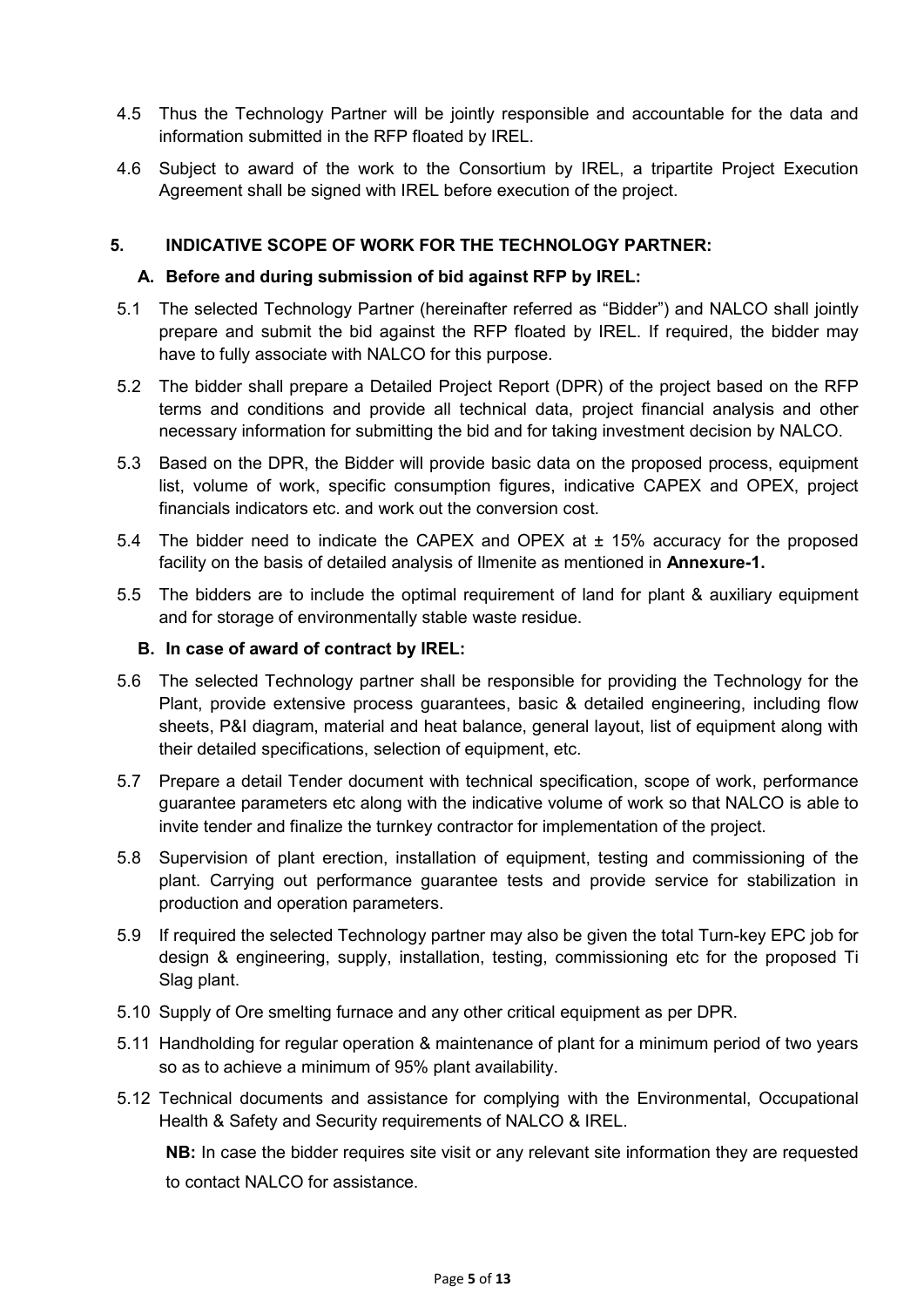#### 6.0 BIDDING ENTITY

The bidder shall be a registered company in India under Indian Companies Act OR an overseas company registered in the country of its incorporation under relevant Govt. laws of that country OR a consortium of an Indian company & an overseas company. In case of consortium bidding, the Technology supplier shall only be the leader of the consortium and the same shall be identified and mentioned in the EOI (Form II). The Consortium Leader should meet the Technical Qualification Criteria specified at Clause. No. 7.0 of this Document.

Note: In case of consortium bidding, the Technology supplier shall only be the Consortium leader and shall be the bidder for all purposes of this EOI document.

#### 7.0 TECHNICAL QUALIFICATION CRITERIA OF BIDDERS : (Essential Requirement)

- 7.1 Technical Qualification Criteria (Technology): The Bidder should possess the process technology and know-how in the field of Titania Slag using reduction smelting by AC arc furnace based on Ilmenite feedstock. Titania Slag should be suitable both for production of titanium sponge and titanium dioxide pigment by sulphate and chloride route.
- 7.2 The Bidder should have provided the process technology for at least three (3) Titania Slag plants out of which at least one (1) Titania Slag plant should have been set up outside the technology provider's country of registration. Moreover, one (1) of the above three (3) Titania Slag Plants should have a minimum capacity of fifty thousand (50,000) TPA and should have been in commercial operation for at least two (2) years after commissioning prior to the Bid Due Date.

Note: Only the bidders meeting the technical qualification criteria and submitting documents, as acceptable to NALCO, shall be considered for short listing as a technology partner. Shortlisted bidders may have to further furnish information, if required by NALCO

#### 8.0 SUBMISSION OF DOCUMENTS:

8.1 The Bidder is required to submit its Expression of Interest for selection of Technology Provider/Partner for the proposed Ti Slag project as per Form-I to Form-IV in this document. In case of Consortium EOI, all the members of the consortium have to submit separate Form-II. Consortium leader shall certify Form-II submitted by the other member. All other Forms are to be signed by the authorised person of the Consortium leader.

## 8.2 Check List for Submission of BID

- 1. Attachment-1: Power of Attorney, Authorization letter for signing EOI, Covering Letter (Form-I)
- 2. **Attachment-2:** Information about the bidder. Certified copy of consortium agreement if applicable, Company profile including copies of certificate of incorporation / Registration of the Company/ Partnership Deed/Affidavit for proprietorship firm, etc., (Form-II),
- 3. Attachemnt-3:Technical Qualification, Necessary documentary evidence in support of technical qualification criteria ( as mentioned at Clause no. 7.0) like copies of contracts, work order /completion certificates, etc.(Form-III)
- 4. Attachment-4: Additional Information (Form-IV)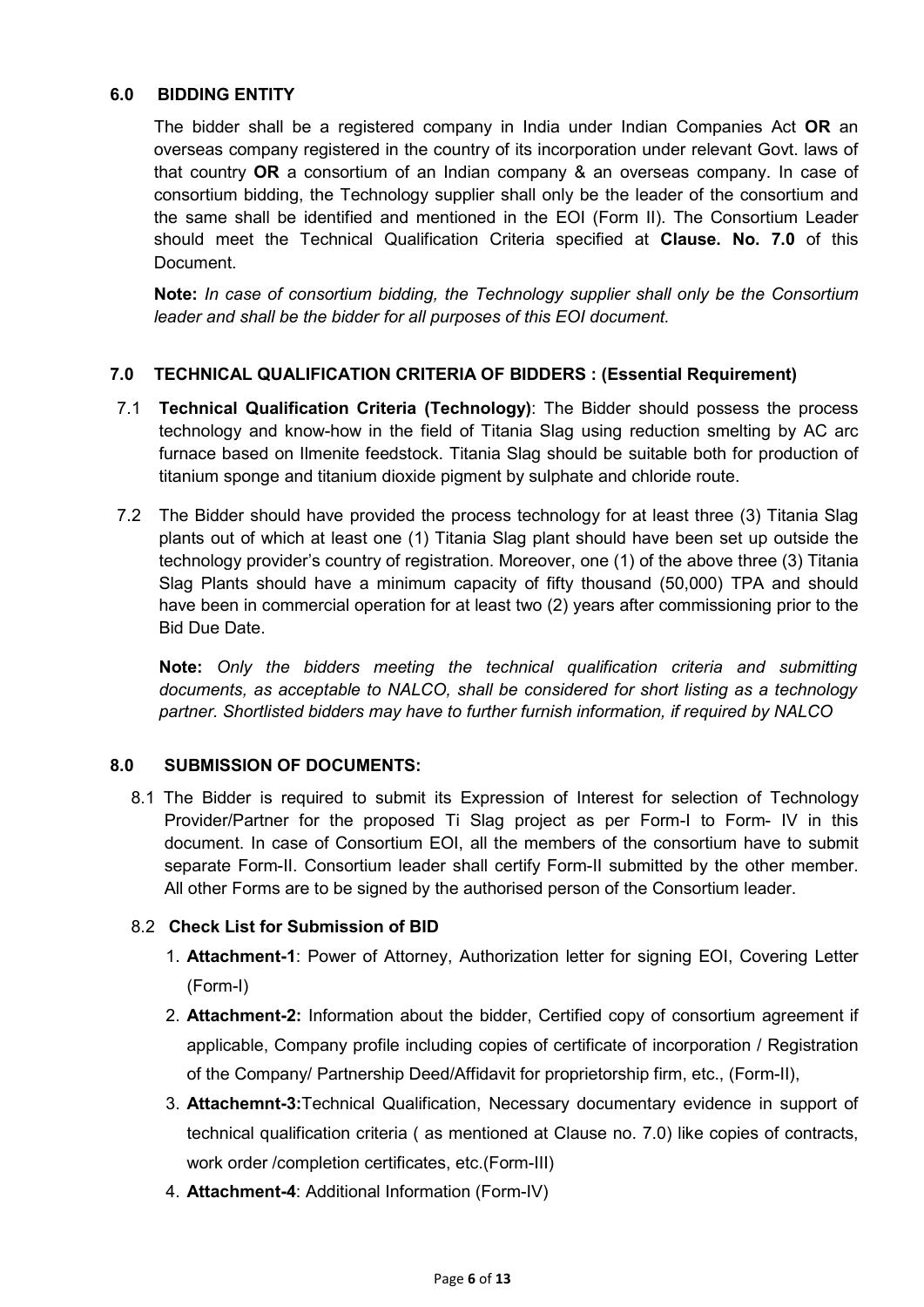#### 9. INSTRUCTIONS ON PREPARATION / SUBMISSION OF EOI

- 9.1 **Submission of EOI bid:** All pages of the EOI bid document shall be stamped & signed by the authorized person of the firm/company/organization of applicant. Power of Attorney in favour of signatory to EOI application shall be submitted along with the Proposal.
- 9.2 Language of EOI: EOI and all correspondence related to EOI shall be in English language. Any printed literature and document submitted in any other language should be accompanied by authenticated English translation, in which case, for purpose of interpretation of EOI, English translation shall govern. Responsibility for correctness in translation shall lie with the Bidder.
- 9.3 **Acknowledgement of Understanding of Terms**: By submitting an EOI application, each applicant shall be deemed to acknowledge that it has carefully read all sections of this EOI, including all forms, schedules and annexure here to, and has fully informed itself as to all existing conditions and limitations.
- 9.4 Cost of bidding: The Bidder shall bear all costs associated with the preparation or delivery of its EOI, participating in discussions etc. including costs and expenses related with visits to NALCO's office and the site(s). NALCO will in no case be responsible or liable for those costs and expenses regardless of the outcome of the bidding process.
- 9.5 **Documents comprising EOI**: EOI must be complete in all respect leaving no scope for ambiguity. It is in the interest of Bidder to submit complete and comprehensive proposal leaving no scope for NALCO to raise any further questionnaires. NALCO may seek clarifications regarding the Bidder's experience or any other documents / information submitted by the Bidder as part of its Offer. NALCO may evaluate the Bidder on the basis of document(s) submitted.
- 9.6 EOI application shall be prepared and submitted in one (1) Original and one (1) Copy in a sealed envelope super scribing "EOI for Selection of Technology Partner for setting up of Titania Slag Plant at OSCOM". EOI shall be submitted in hard copies. EOI sent through email with covering letter shall be followed by submission of hard copy through courier shall also be accepted. Address for EOI submission is as follows:

Assistant General Manager (Business Development) National Aluminium Company Limited Nalco Bhawan, P1, Nayapalli Bhubaneswar –751013 Odisha, India Kind Attention: Mr. N.Ravi, Assistant General Manager (BD) E-mail: nagarajan.ravi@nalcoindia.co.in

- 9.7 Clarification, if any, can be obtained from: Mr.N.Ravi, Assistant General Manager (BD) through Mobile: 9437489892 and E-mail: nagarajan.ravi@nalcoindia.co.in
- 9.8 Interested Bidders must respond to this notification on or before 10/09/2018. NALCO may in exceptional circumstance and its discretion extend the dead line for submission of EOI bids by issuing an addendum to be made available on the website mentioned at clause-2.4 table. Any amendment issued prior to due date of submission would be put on the above mentioned website. It would be presumed that bidders have examined all amendment on the website and have submitted their bids accordingly.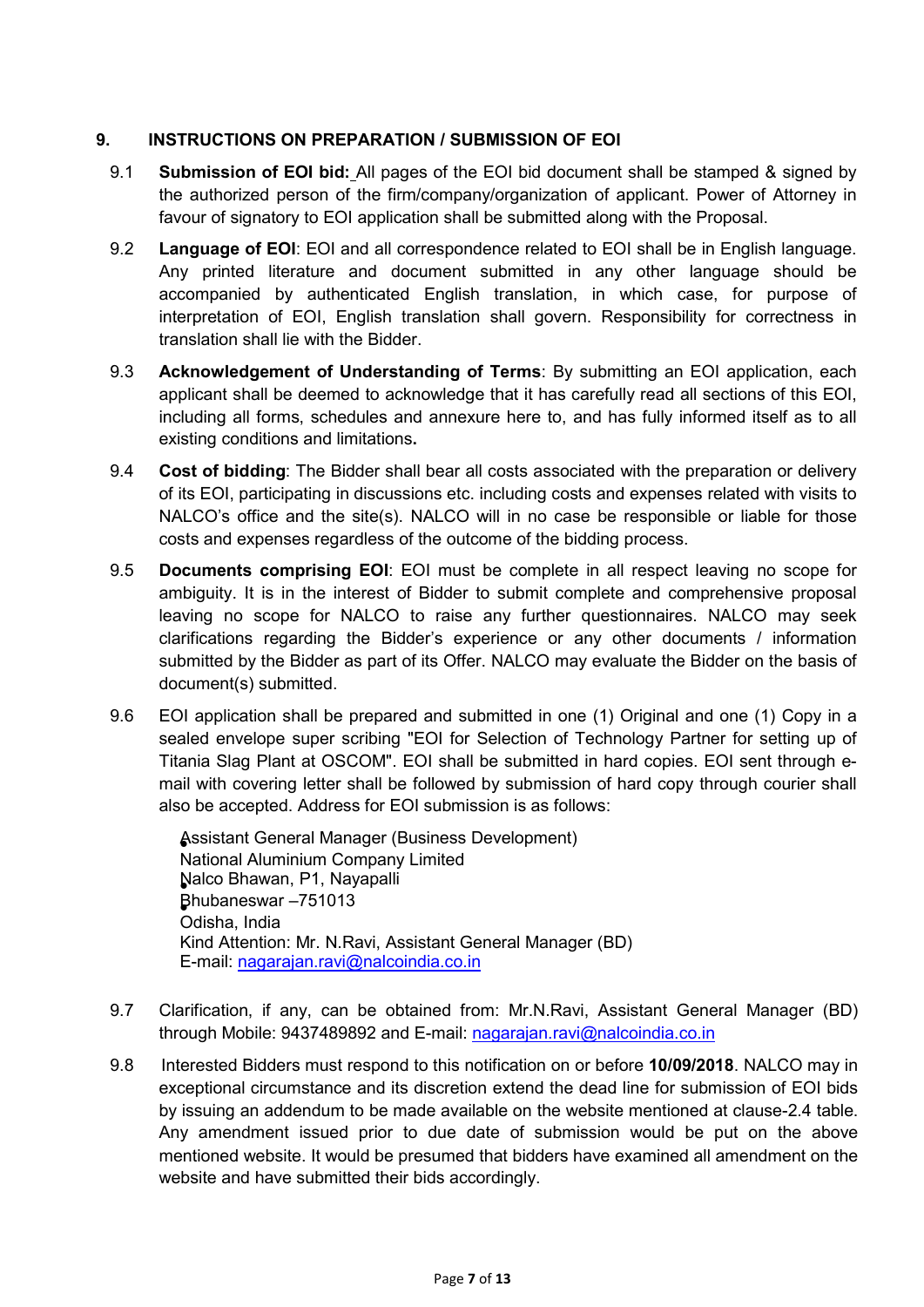#### 10 GENERAL TERMS & CONDITIONS

- NALCO reserves the right to accept or reject any offer received against EOI without assigning any reasons what so ever.
- Finalization of eligible bidders from the bids received will be done by NALCO at its sole discretion and the decision of NALCO shall be final and binding on all bidders.
- NALCO reserves the right to terminate EOI process at any point of time without assigning reason.
- If the information submitted in the requisite format is found to be incorrect at a later stage; NALCO shall have the right to reject / terminate the offer / contract.
- The eligible bidder shall ensure compliance of all the Government regulations / conventions / policies / guidelines / orders etc. in force related to any or all of the above activities. Bidder shall undertake to abide by the statutory requirements of the Indian Government from time to time.
- Eligible bidders meeting the Technical Qualification Criteria under the EOI process shall be shortlisted and considered for further evaluation by NALCO.
- Eligible bidders to study carefully all documents referred to herein before accepting the same.

## 11 REQUEST FOR STATUS UPDATE / CONTACTING NALCO

NALCO will not accept or respond to bidder requests for information on the status and progress of the EOI process. No Bidder shall contact NALCO on any matter relating to its EOI after last date of submission of EOI unless requested so in writing. Any effort by a Bidder to influence NALCO in the decision making in respect of EOI will result in the rejection of that Bidder.

#### 12 OWNERSHIP OF BID DOCUMENTS AND INFORMATION THERIN

All Bid documents received against EOI will become the property of NALCO upon submission. Where the bidder believes that information provided in response to this EOI is, or should be kept confidential, or disclosure of this information would unreasonable affect bidders business affairs, notice is to be given at the time of delivery of the information or document by clearly marking such information 'confidential'. In so far as is practicable NALCO will give effect to the bidder stated wishes.

#### 13 NO CONTRACTUAL OBLIGATION

 NALCO is not bound contractually or in any other way to any bidder to this EOI. NALCO is not liable for any costs of compensation in relation to the consideration of this EOI.

#### 14 DISCLAIMER

 The issue of this document does not in any way commit or otherwise obliges NALCO to proceed with all or any part of this EOI process. The EOI request is not the subject of any process contract or any contractual obligations between NALCO and bidder. NALCO may, at its absolute discretion, elect to abandon any part or whole of the process without giving prior notice to the prospective bidder.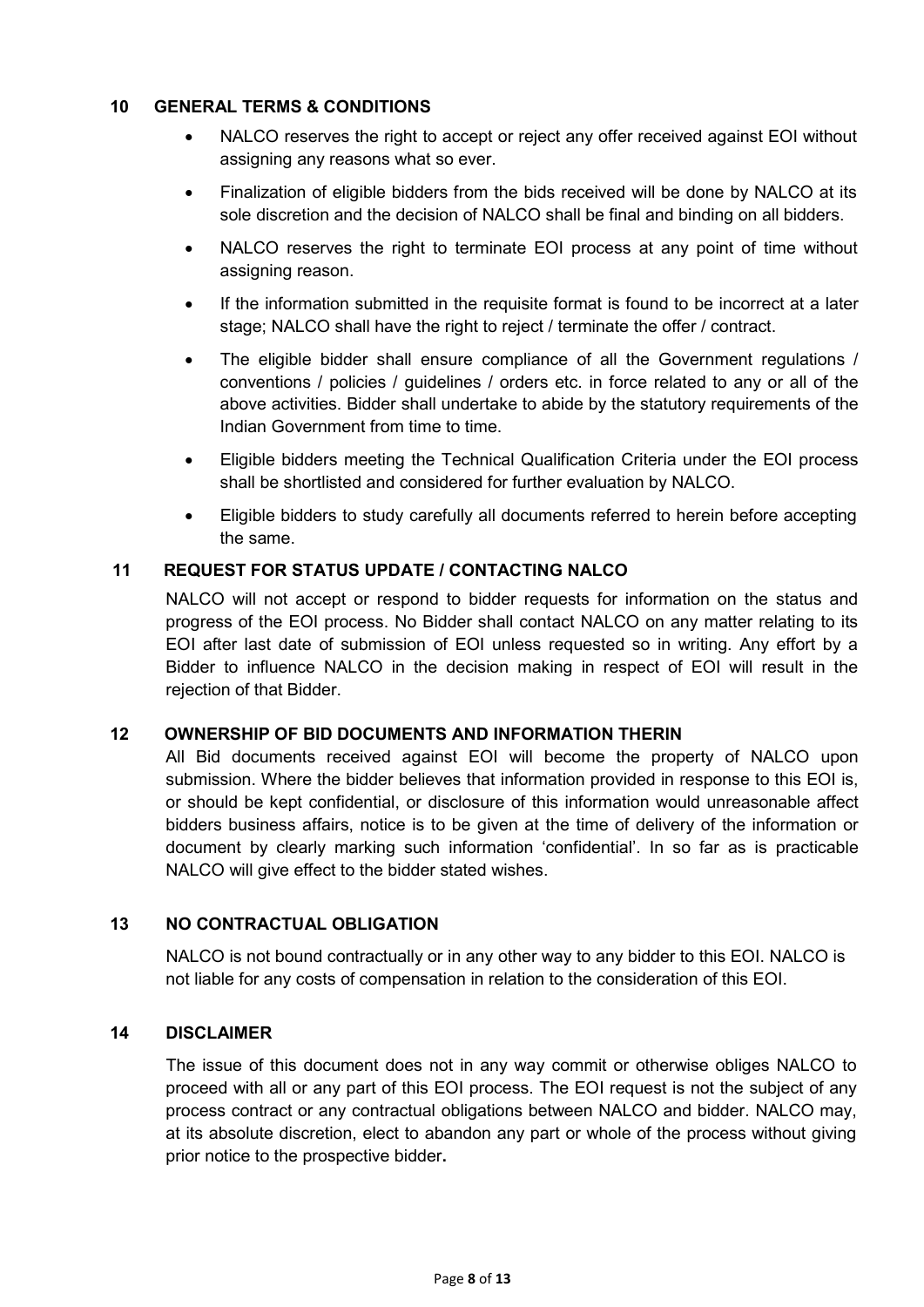## FORM : I

#### FORMAT FOR THE COVERING LETTER

#### (The letter is to be submitted by the Bidder on its letter head)

## NALTIONAL ALUMINIUM COMPANY Limited

P-1, NAYAPALLI BHUBANESWAR - 751013 ODISHA, INDIA

#### Subject : Expression of Interest (EOI) for technology partner for setting up of titanium slag plant at Orissa Sands Complex(OSCOM), Odisha, INDIA

Dear Sir,

This has reference to your EOI document no. ------------------------------- dated ------------------------- on the subject.

We, we see the Consortium), hereby (Name of the Bidder/ Member of Consortium), hereby submit its Expression of Interest (EOI) for selection of technology partner for setting up of titanium slag plant at Orissa Sands Complex(OSCOM), Odisha, INDIA and to form Consortium with NALCO as technology provider to participate in the RFP floated by IREL in accordance with the conditions stipulated in the EOI document.

> (SIGNATURE) (NAME AND DESIGNATION OF AUTHORISED PERSON)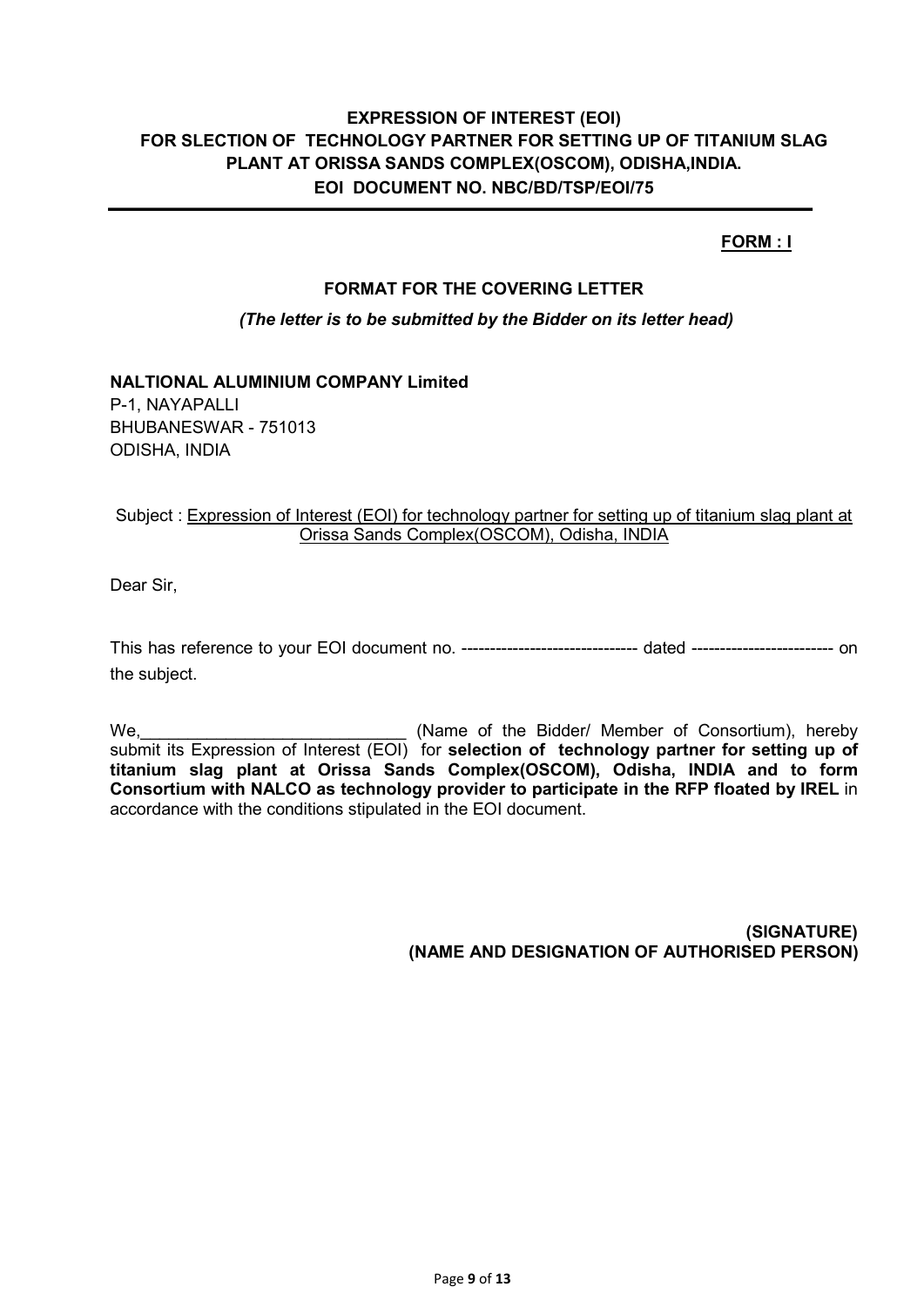FORM : II

#### INFORMATION ABOUT THE BIDDER

(In case of Consortium, please submit information for all the members in separate sheets)

- 1. Name, Address and website of Bidder / Members of Consortium
- 2. Name of Consortium leader (Applicable only in case of Consortium)
- 3. Name of the Technology supplier (In case of Consortium bidding, Technology supplier only shall be the Consortium leader))
- 4. Date of Registration of bidder/Members of Consortium (Please enclose certificate of incorporation / registration)
- 5. Class of the bidder/Members of Consortium: Registered Company in India or abroad / Limited Partnership (LP) firm / Limited Liability Partnership (LLP) firm / Limited Liability Company (LLC) / Incorporation (Inc.)
- 6. Brief description of Bidder's Business/ Members of Consortium Business: (Please enclose a brief history about your company, Titanium Slag process development capabilities, infrastructure facilities, manufacturing plants, R&D capabilities, marketing capabilities, financial standing etc.)
- 7. Contact Person

| Name        |  |
|-------------|--|
| Address     |  |
|             |  |
|             |  |
| Contact No. |  |
| Email ID    |  |

(SIGNATURE) (NAME AND DESIGNATION OF AUTHORISED PERSON)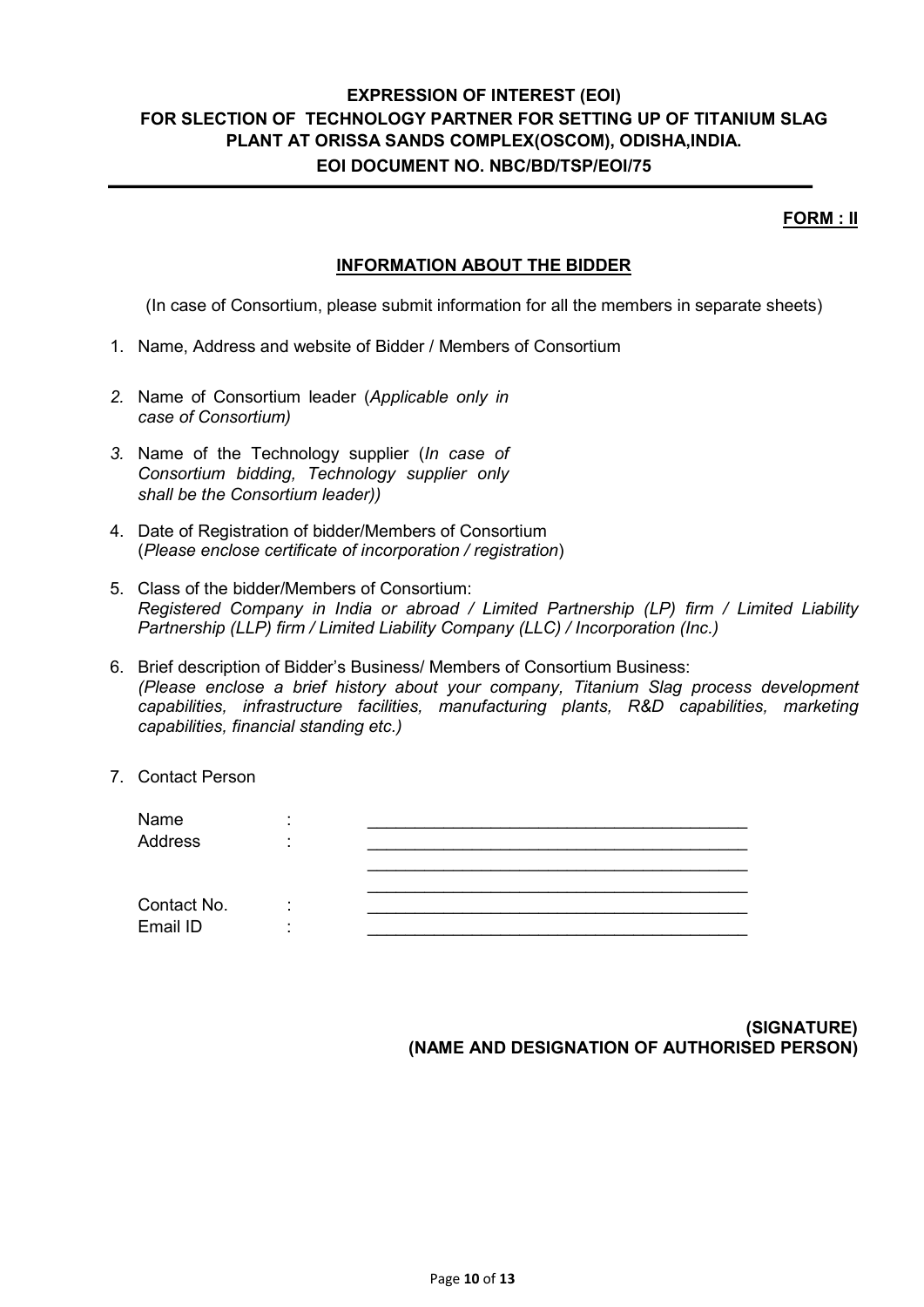#### FORM : III

## TECHNICAL QUALIFICATION CRITERIA (ESSENTIAL)

| SI.            | <b>Technical Qualification Criteria</b>                                                                                                                                                                                                                           | <b>Bidder's Response</b> | <b>Supporting documents</b> |
|----------------|-------------------------------------------------------------------------------------------------------------------------------------------------------------------------------------------------------------------------------------------------------------------|--------------------------|-----------------------------|
| No.            | (Minimum requirement)                                                                                                                                                                                                                                             |                          | enclosed                    |
| 1              | Willingness<br>to<br>participate<br>in.<br>consortium as technology provider<br>for participating in the RFP floated<br>by IREL for selection of BOO<br>operator for Titanium Slag project<br>India                                                               |                          |                             |
| $\overline{2}$ | Should<br>possess<br>the<br>process<br>technology and know-how in the<br>field of Titania Slag using reduction<br>smelting by Arc Furnace based on<br>Ilmenite feedstock.                                                                                         |                          |                             |
| 3              | Titania Slag should be suitable<br>both for production of titanium<br>titanium<br>and<br>dioxide<br>sponge<br>pigment by sulphate and chloride<br>route.                                                                                                          |                          |                             |
| 4              | Should have provided the process<br>technology for at least three (3)<br>Titania Slag plants out of which at<br>least one (1) Titania Slag plant<br>should have been set up outside the<br>technology provider's country of<br>registration.                      |                          |                             |
| 5              | One $(1)$ of the above three $(3)$<br>Titania Slag Plants should have a<br>minimum capacity of fifty thousand<br>(50,000) TPA and should have been<br>in commercial operation for at least<br>two (2) years after commissioning<br>prior to the EOI Bid Due Date. |                          |                             |

(SIGNATURE) (NAME AND DESIGNATION OF AUTHORISED PERSON)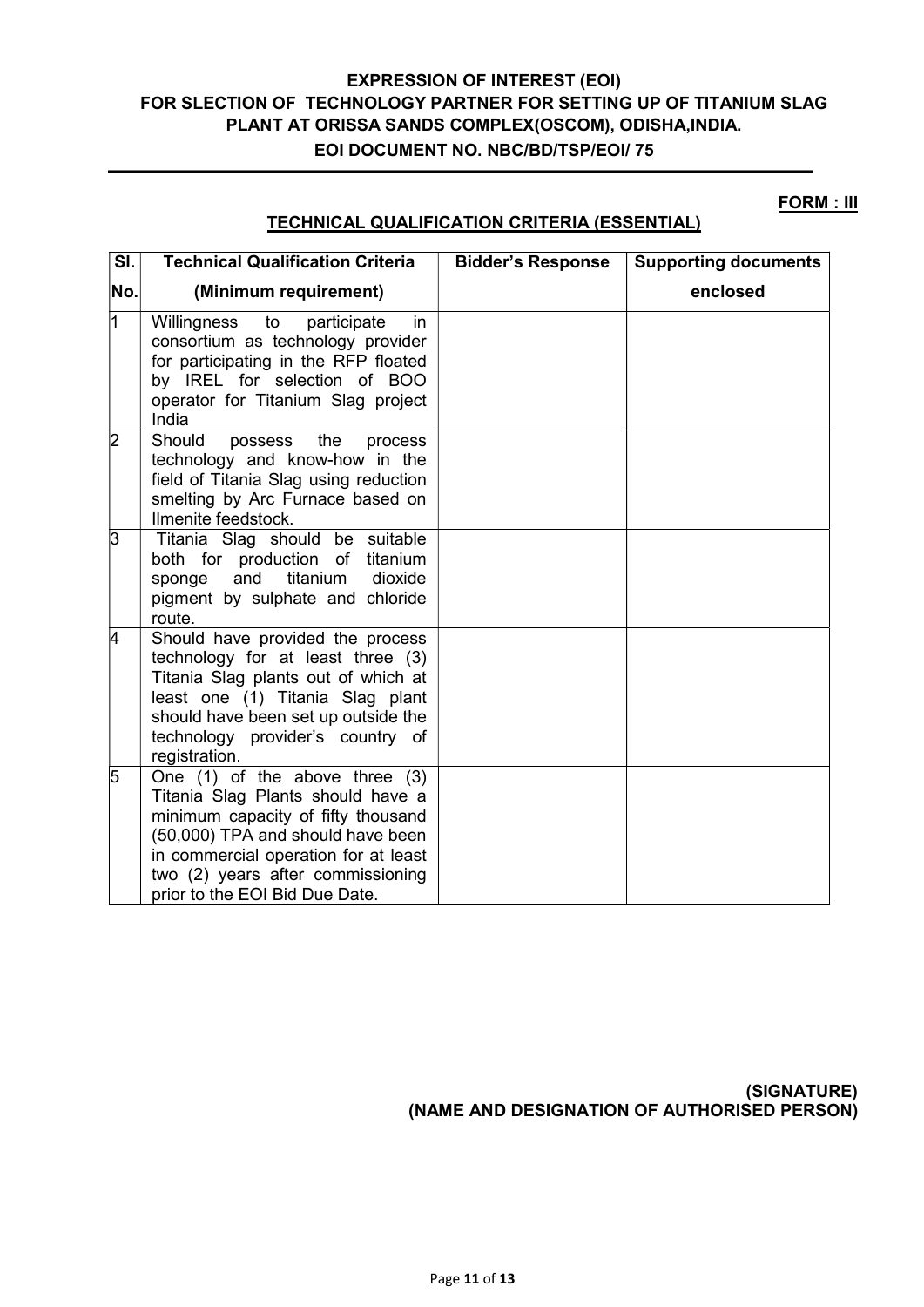#### FORM-IV

#### ADDITIONAL INFORMATION

| S.No.        |                                                                                                                                                                                 | <b>Bidder's</b> |
|--------------|---------------------------------------------------------------------------------------------------------------------------------------------------------------------------------|-----------------|
|              | <b>Description</b>                                                                                                                                                              | <b>Response</b> |
| $\mathbf{1}$ | How long you are in the business of technology development &<br>technology provider for Titanium Slag process and production<br>from Ilmenite?                                  |                 |
| 2.           | Total installed capacity of the plant with your technology<br>presently in operation.                                                                                           |                 |
| 3.           | Number of plants of minimum 25,000 tpa capacity with same AC<br>technology provided by the bidder and are presently in operation.                                               |                 |
| 4.           | Please provide the sales turnover of your company for last 03<br>financial/calendar years.                                                                                      |                 |
| 5.           | Is your company rated/certified by any of the leading certification<br>agency? If so, mention the name of the rating agency and<br>enclose the rating report by that agency     |                 |
| 6.           | Are you the original Technology developer / patent holder of for<br>Titanium Slag process from Ilmenite?                                                                        |                 |
| 7.           | What are the Quality accreditations of your company? Attach the<br>copy of such certificates.                                                                                   |                 |
| 8.           | Will you be ready to collaborate with NALCO in indigenising<br>various equipments/components by evaluating / supporting /<br>sourcing from Indian Industries whenever feasible? |                 |
| 9.           | Any other points, that you may wish to add, which would highlight<br>your capabilities with respect to Titanium Slag technology in<br>India.                                    |                 |

(SIGNATURE)

## (NAME AND DESIGNATION OF AUTHORISED PERSON)